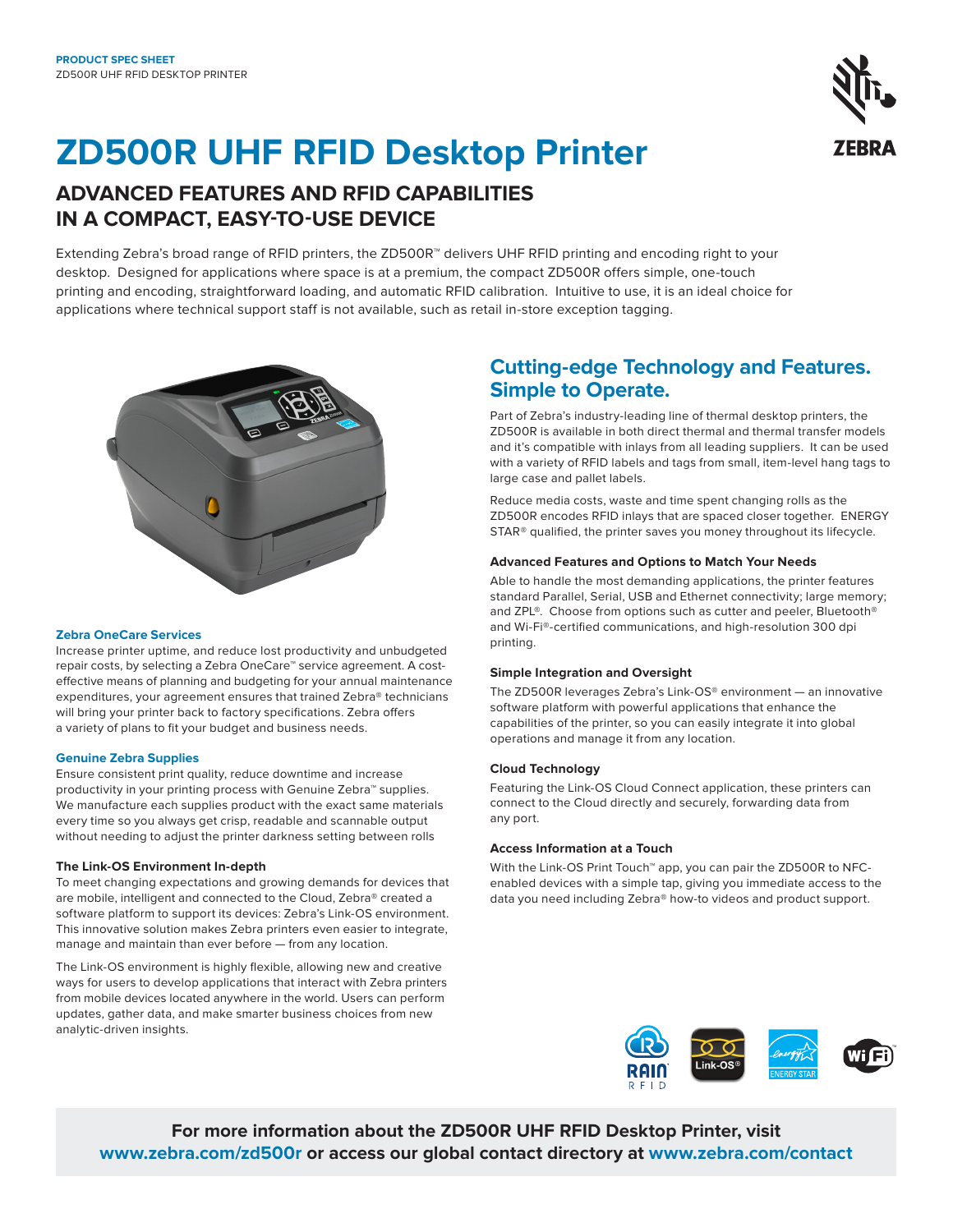## **ZD500R Specifications**

#### **RFID**

- Supports tags compatible with UHF EPC Gen 2 V2, ISO/IEC 18000-63 and RAIN RFID protocols
- Prints and encodes tags with a minimum pitch of 0.6"/16 mm
- Adaptive Encoding Technology simplifies RFID setup and eliminates complex RFID placement guidelines
- RFID job monitoring tools track RFID performance
- RFID ZPL commands provide compatibility with existing Zebra RFID printers
- Support for industry standard multi-vendor chip-based serialization (MCS)
- Supports block permalocking of user memory compatible with ATA Spec 2000
- Integrated ThingMagic® RFID Reader/Encoder

#### **STANDARD FEATURES**

- Print methods: Thermal transfer and direct thermal
- ZPL programming language
- Construction: Dual-wall frame
- Tool-less printhead and platen replacement
- OpenACCESS™ for easy media loading
- Quick and easy ribbon loading
- Simplified calibration of media
- Quad connectivity: USB, Parallel, Serial, and Ethernet
- Real time clock
- LCD User Interface
- Link-OS-enabled
- Print Touch app
- 3" core adapter
- ENERGY STAR qualified

#### **PRINTER SPECIFICATIONS**

| 203 dpi/8 dots per mm<br>300 dpi/12 dots per mm (optional)       |
|------------------------------------------------------------------|
| 128 MB SDRAM memory<br>256 MB on-board Flash memory              |
| 4.09"/104 mm                                                     |
| 6"/152 mm per second (203 dpi)<br>4"/102 mm per second (300 dpi) |
| Multi-position transmissive and full-width reflective<br>sensors |
| 39.0"/991 mm                                                     |
|                                                                  |

#### **MEDIA CHARACTERISTICS**

| Maximum Media<br>Width    | $0.75$ "/19 mm - 4.25"/108 mm                                                                                                                                      |
|---------------------------|--------------------------------------------------------------------------------------------------------------------------------------------------------------------|
| <b>Media Roll Size</b>    | Maximum outside diameter: 5"/127 mm<br>Core inner diameter: 0.5"/12.7 mm, 1.0"/25.4 mm,<br>1.375"/35 mm, 1.5"/38 mm, 3"/76 mm                                      |
| <b>Thickness</b>          | .003"/0.075 mm to .012"/0.305 mm                                                                                                                                   |
| <b>Media Types</b>        | Roll-fed or fan-fed, die-cut or continuous direct<br>thermal labels with or without black line, tag stock,<br>continuous receipt paper, wristbands                 |
|                           | <b>RIBBON CHARACTERISTICS</b> (Thermal-transfer models only)                                                                                                       |
| Label Liner and<br>Length | Maximum non-continuous: 39"/991 mm<br>Using tear off mode: 0.25"/6.35mm<br>Minimum with label present sensor used: 0.5"/12.7 mm<br>Minimum with cutter: 1"/25.4 mm |
| Width                     | 1.33"/33.8 mm to 4.3"/110 mm                                                                                                                                       |
| Core                      | 0.5"/12.7 mm (inner diameter)                                                                                                                                      |

#### **OPERATING CHARACTERISTICS**

| Environmental                   | Operating Temperature: 40°F to 105°F/4.4°C to 40°C<br>Operating Humidity: 10% to 90% non-condensing<br>Storage/Transportation Temperature: -40°F to 140°F/<br>$-40^{\circ}$ C to 60 $^{\circ}$ C<br>Storage Humidity: 5% to 95% non-condensing                                                                                                                   |
|---------------------------------|------------------------------------------------------------------------------------------------------------------------------------------------------------------------------------------------------------------------------------------------------------------------------------------------------------------------------------------------------------------|
| Electrical                      | Auto-detectable (PFC Compliant) 100-240 VAC,<br>$50 - 60$ Hz<br><b>ENERGY STAR qualified</b>                                                                                                                                                                                                                                                                     |
| Agency Approvals                | Emissions: FCC Part 15, Subpart B, VCCI, C-Tick<br>Emissions and Susceptibility: (CE): EN55022<br>Class-B, EN61000-3-2, EN61000-3-0 and EN55024,<br>CCC. Wi-Fi-certified<br>Safety: IEC 60950-1:2005 + A1:2009, EN 60950-1:2006<br>+ A11:2009 + A12:2011 + A1:2010 + AC:2011, UL 60950-<br>1:2007 R12.11, CAN/CSA-C22.2 No. 60950-1-07 +<br>A1:2011 and TUV NRTL |
| <b>PHYSICAL CHARACTERISTICS</b> |                                                                                                                                                                                                                                                                                                                                                                  |
| Length                          | 10.0"/254 mm                                                                                                                                                                                                                                                                                                                                                     |

#### **PHYSICAL CHARACTERISTICS**

| Length | 10.0"/254 mm   |
|--------|----------------|
| Width  | 7.6"/193 mm    |
| Height | 7.5"/191 mm    |
| Weight | 4.9 lbs/2.2 kg |

#### **COMMUNICATION AND INTERFACE CAPABILITIES**

RS-232 auto-sensing Serial interface, DB-9 (standard)

- USB V2.0, bi-directional (standard)
- Centronics® Parallel (standard)

Ethernet — 10/100 internal (standard)

Wireless — 802.11 a/b/g/n and Bluetooth 3.0 (optional)

#### **SOFTWARE TOOLS**

#### **Link-OS Solutions**

**Document Design —** Quickly design a customized print solution using your business data and Zebra's intuitive, plug-and-print design tools.

**Device Integration —** Zebra offers apps and products designed to help you integrate Zebra devices into your existing systems.

**Device Management —** Manage your print operations locally and globally with Zebra's suite of device management tools.

**Developer Tools —** Provides you the tools you need to create your own apps, including documentation, source code, programming languages, templates and more.

#### **Web View**

Connect and control Zebra barcode printers using ZPL II via the printer's web interface using common web browsers.

### **Alert**

Printers equipped with ZebraNet print servers will notify you via any emailenabled, wired, or wireless device to minimize downtime.

#### **FIRMWARE**

**ZBI 2.0™ —** Optional powerful programming language that lets printers run stand-alone applications, connect to peripherals, and much more.

**ZPL & ZPL II® —** Zebra Programming Language provides sophisticated label formatting and printer control and is compatible with all Zebra printers.

#### **BARCODE SYMBOLOGIES**

Linear Barcodes: Code 11, Code 39, Code 93, Code 128, UPC-A, UPC-E, EAN-8, EAN-13, EAN-14, UPC-A and UPC-E with EAN 2 or 5 digit extensions, Plessey, POSTNET, Standard 2 of 5, Industrial 2 of 5, Interleaved 2 of 5, LOGMARS, MSI, Codabar, and GS1 DataBar (formerly RSS)

2D Barcodes: PDF417, MicroPDF-417, Code 49, Maxicode, Codablock, Data Matrix, QR code, Aztec

#### **Ideal for These Applications**

#### **Retail**

- Item-level exception tagging
- In-store tagging of returned goods and display, promotional and other items

#### **Healthcare**

- Specimen tracking
- Patient identification
- Asset tracking

#### **Manufacturing**

- Work in progress • Case / pallet tracking
- Parts tagging
- Asset tracking

#### **Government / DOD Compliance**

- Document tracking
- MIL STD 129 compliance
- Evidence tracking

#### **Hospitality and Leisure**

- RFID wristbands
- Ticketing
- Mustering
- Queue management